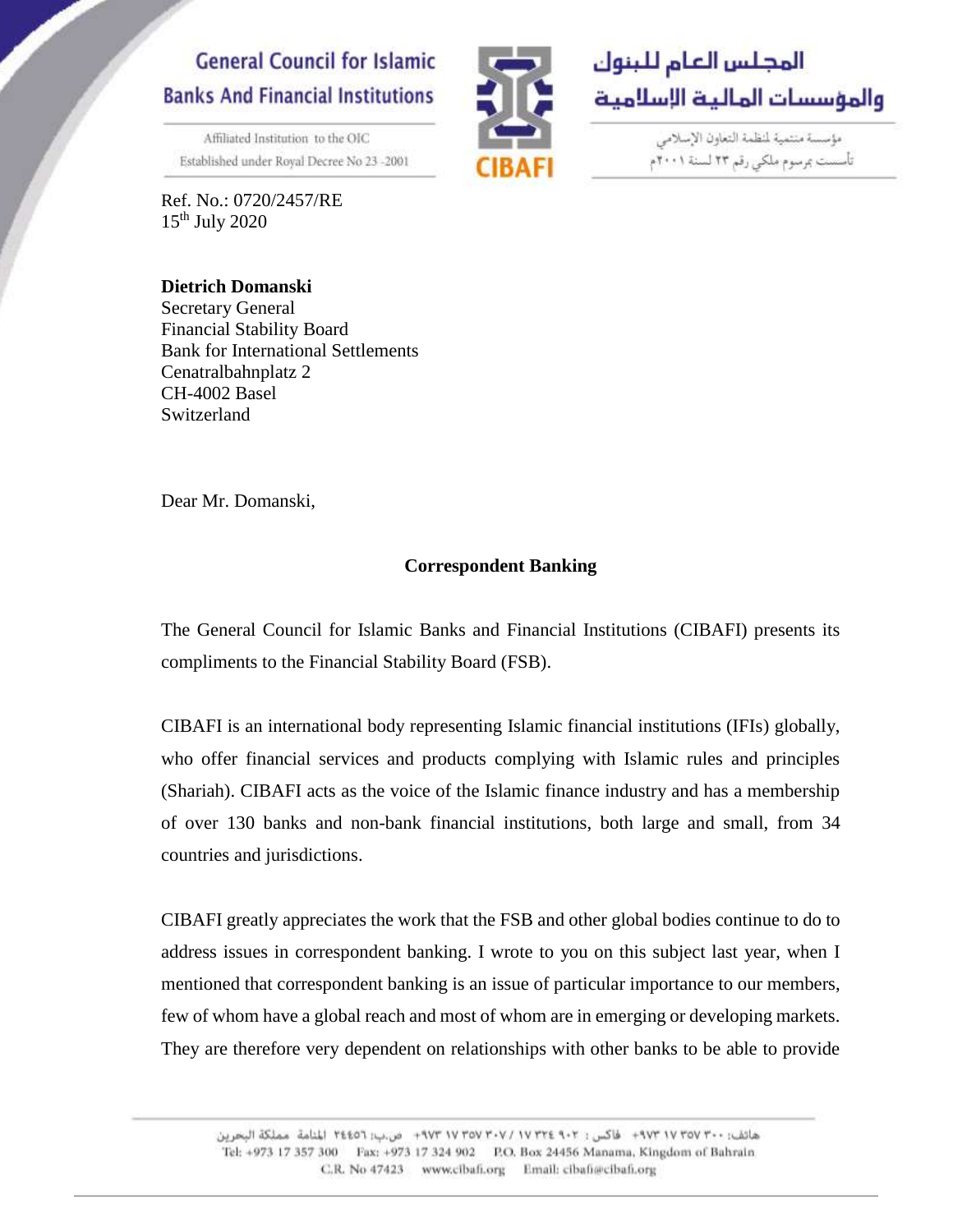basic international services to their customers. Some have suffered particularly from derisking by international banks because of the countries in which they are based.

In my letters in 2018 and 2019, I passed on to you some information on this subject from CIBAFI's Global Islamic Bankers' Survey (GIBS) 2018 followed by an update in 2019. I am now in a position to update this information based on the 2020 survey, which will be published this month and which was conducted in late 2019 and early 2020. This survey attracted 101 responses, from institutions in 35 countries. (Geographical distribution is attached to this letter in the appendix.)

Part of the survey is a "risk dashboard", in which we ask banks to rate the importance to them of a number of specific risks. In the 2018 edition, for the first time, we included among them "de-risking risk", i.e. the risk posed by the closure of correspondent banking relationships. We included this risk both in 2019 and in this year's survey, and this year overall it scored tenth of the 19 risks listed, down from sixth in the previous survey. Last year, de-risking risk was scored at 3.08, and this year the score slipped only slightly to a still-significant score of 3.02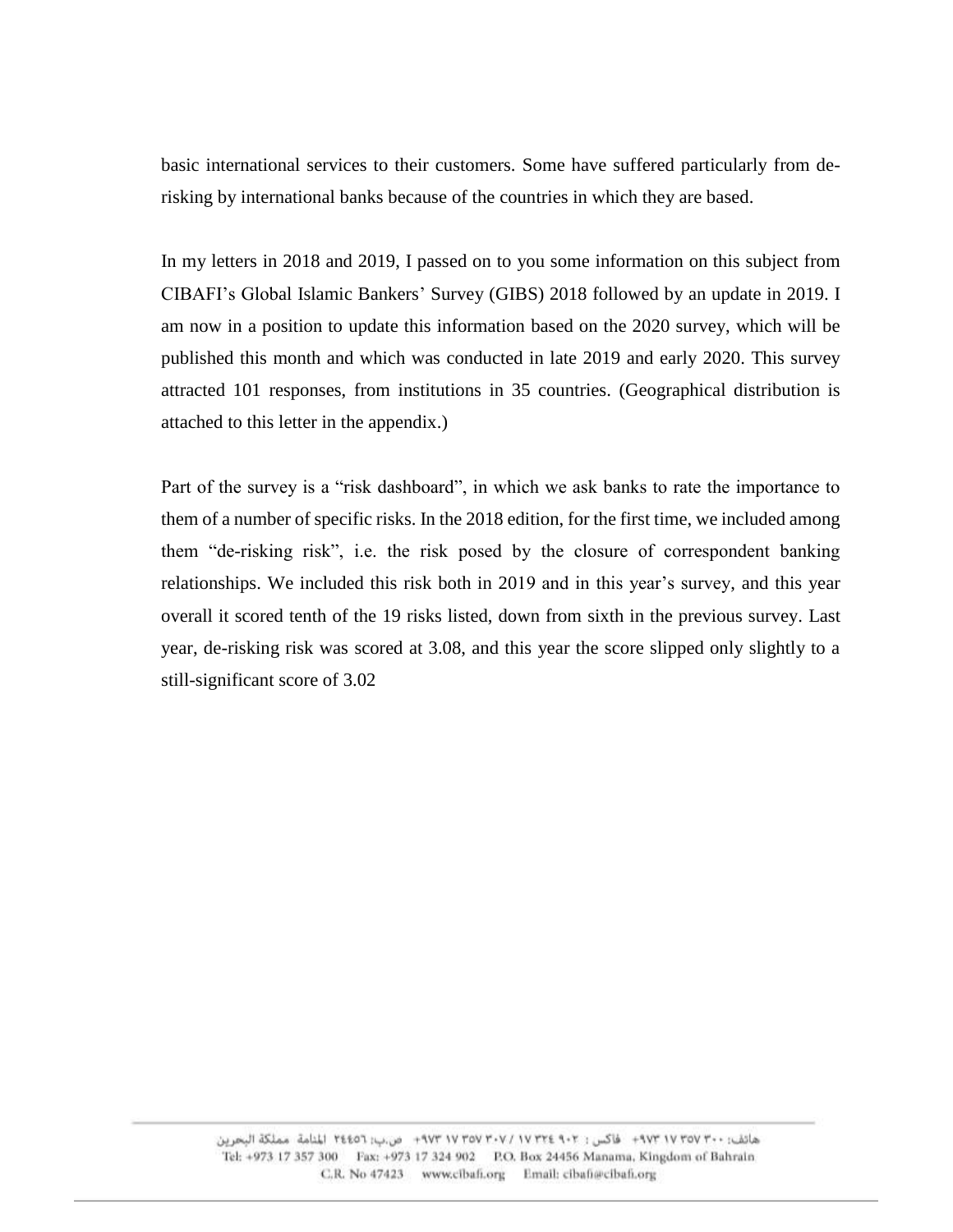

#### **Figure 1. Global Islamic Banking Risk Dashboard**

هاتف: ٠٠-٢٧ ٩٧٣ + ٩٧٣ + ظاكس : ٢٠٢- ٢٧٣ × ٢٧٧ + ٢٧٣ + ٣٧٣ + ص.ب: ٢٤٤٥٦ المنامة مملكة البحرين Tel: +973 17 357 300 Fax: +973 17 324 902 P.O. Box 24456 Manama, Kingdom of Bahrain C.R. No 47423 www.cibafi.org Email: cibafi@cibafi.org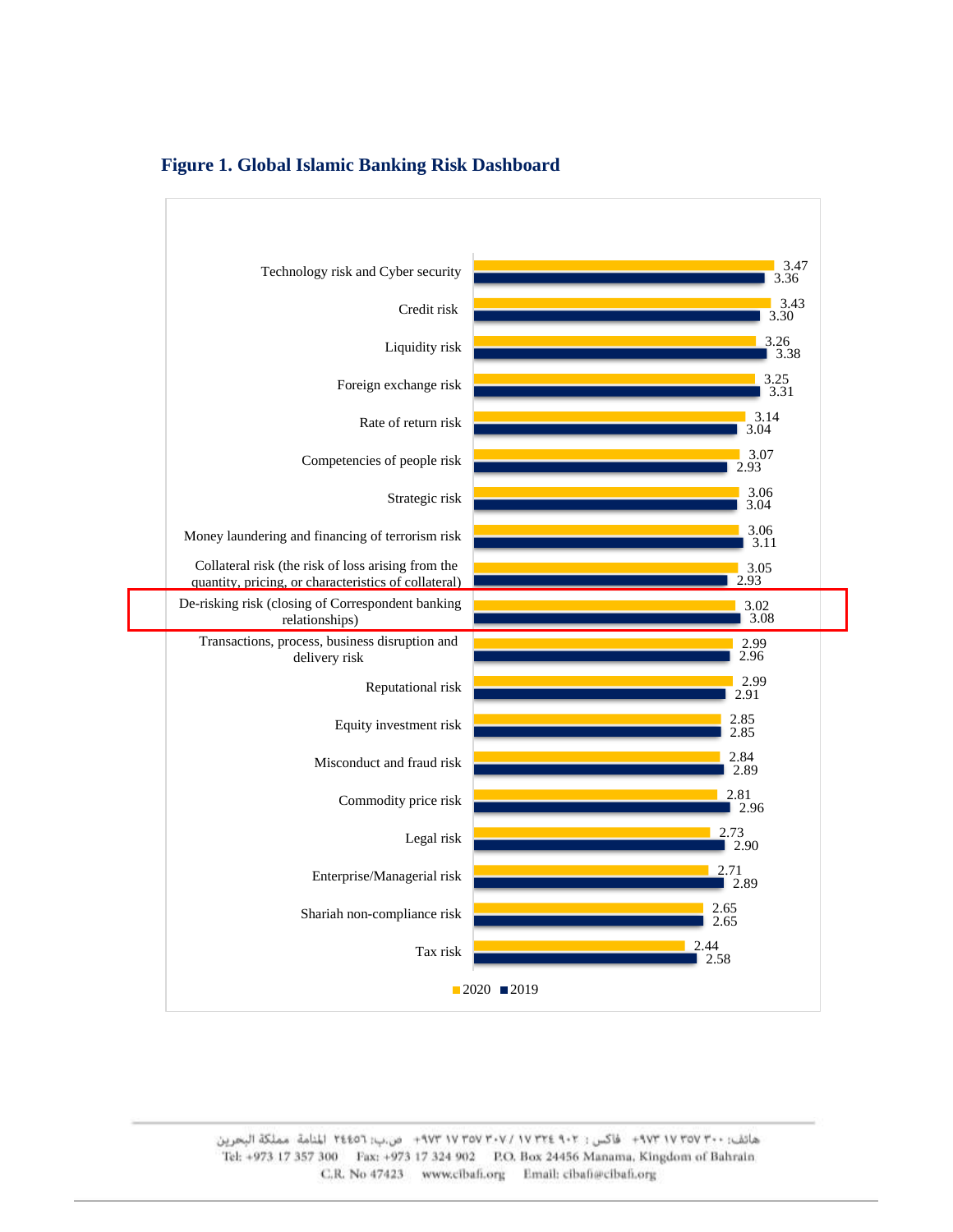In the last two years, we asked Islamic banks to what extent the bank had experienced a decline in correspondent banking relationships (CBR) as a result of 'de-risking' over the last five years. This year, to capture changes since the previous surveys, we asked only about the extent to which they had experienced a decline over the last year. 13.2% reported some decline, and 17.6% a significant decline. This year there has been a substantial increase in those responding "not applicable". A significant proportion of these banks are smaller subsidiaries or Islamic windows (of conventional banks) that participated in the survey, and these do not have exposure to CBR.



#### **Figure 2. Decline in CBR Due to De-Risking**

هاتف: ١٠٢-١٧ ٢٥٧ ٩٧٣ - فاكس: ٢٠٢-١٧ ٢٣٤٩ ٧٧ ٣٥٧ ٢٠٧٣ - ص:ب: ٢٤٤٥٦ المنامة مملكة البحرين Tel: +973 17 357 300 Fax: +973 17 324 902 P.O. Box 24456 Manama, Kingdom of Bahrain C.R. No 47423 www.cibafi.org Email: cibafi@cibafi.org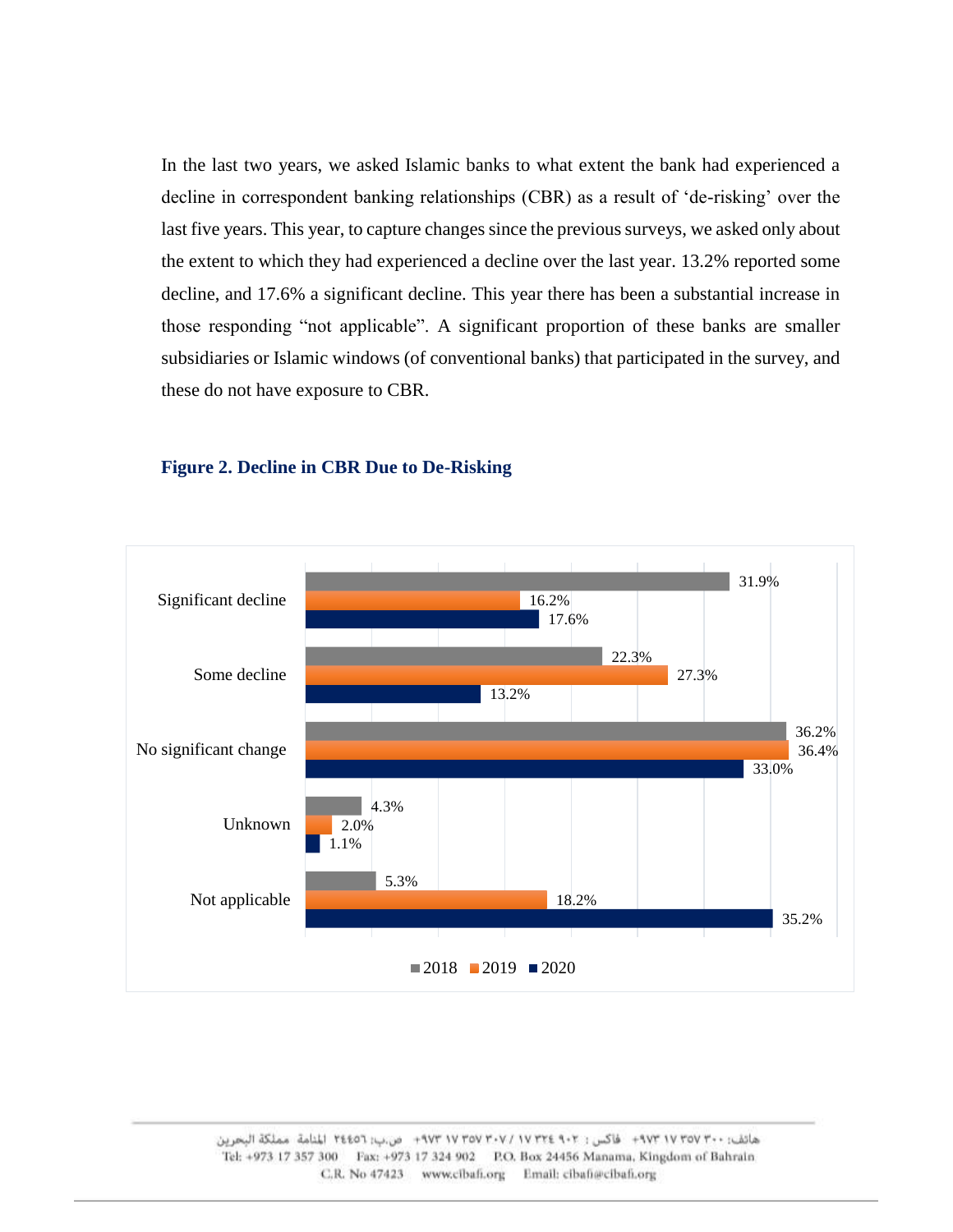This year, the area where the most significant decline had occurred is North Africa. A total of 38.5% of Islamic banks from North Africa region reported a "significant decline" in CBR which means the majority of respondents have experienced negative effects as a result of de-risking over the last year.

#### 13.3% 10.5% 38.5% 20.0% 15.8% 14.3% 25.0% 25.0% 3.8% 40.0% 40.0% 42.9% 42.9% 46.7% 42.1% 28.6% 50.0% 26.9% 25.0% 26.9% 3.8% 40.0% 31.6% 71.4% 0.0% 10.0% 20.0% 30.0% 40.0% 50.0% 60.0% 70.0% 80.0% GCC Middle East ex Southeast Asia West, Central, GC<sub>C</sub> and South Asia Sub-Saharan Africa Europe  $\Box$  Significant decline  $\Box$  Some decline  $\Box$  No significant change  $\Box$  Unknown  $\Box$  Not applicable

#### **Figure 3. Decline in CBR Due to De-Risking – Regional Breakdown (2020)**

Again as last year, the survey asked to what extent a given set of products and services had been affected within the institution as a result of the closing of correspondent banking relationships. A score of 1 indicated no effect at all' while a score of 5 indicated that the area of business had been 'significantly affected.'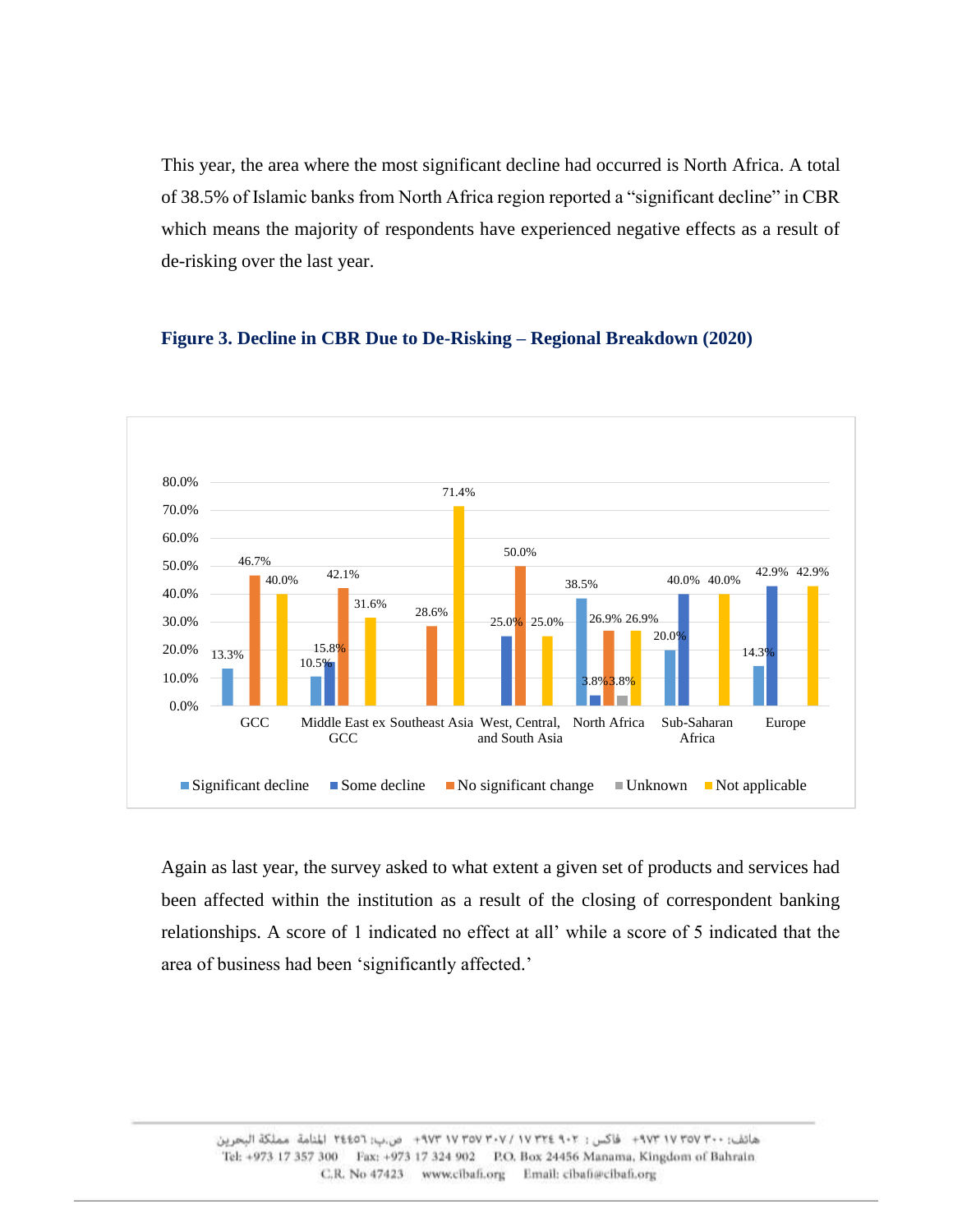The findings show that the top affected banking service for this year was International Wire Transfer with the highest score of 3.51, followed by Trade Finance/Letter of Credits/Documentary Collections with a score of 3.15 and Foreign Exchange Services tied for the third most affected with a score of 3.07. This pattern is very similar to last year's.



#### **Figure 4. De-risking Effects on Products and Services**

The regional picture is consistent with what one might expect from responses to the earlier questions, with North Africa returning the highest scores overall. There are, however, some local variations. For example, cheque clearing stands out particularly strongly as an affected sector in Southeast Asia.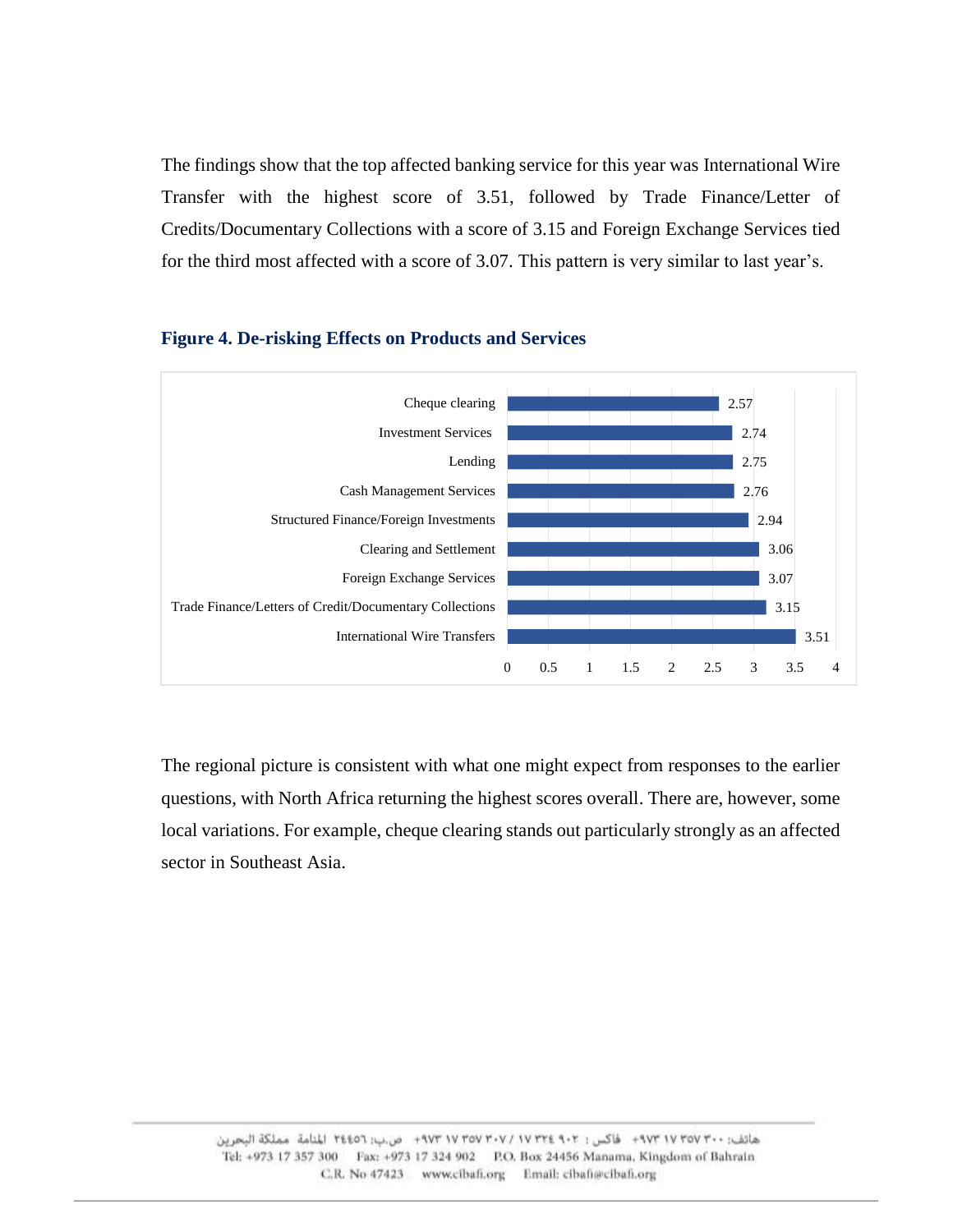

### **Figure 5. De-risking Effects on Products and Services – Regional Breakdown (2020)**

#### **Figure 6. De-risking Effects on Products and Services – Small Banks (2020)**

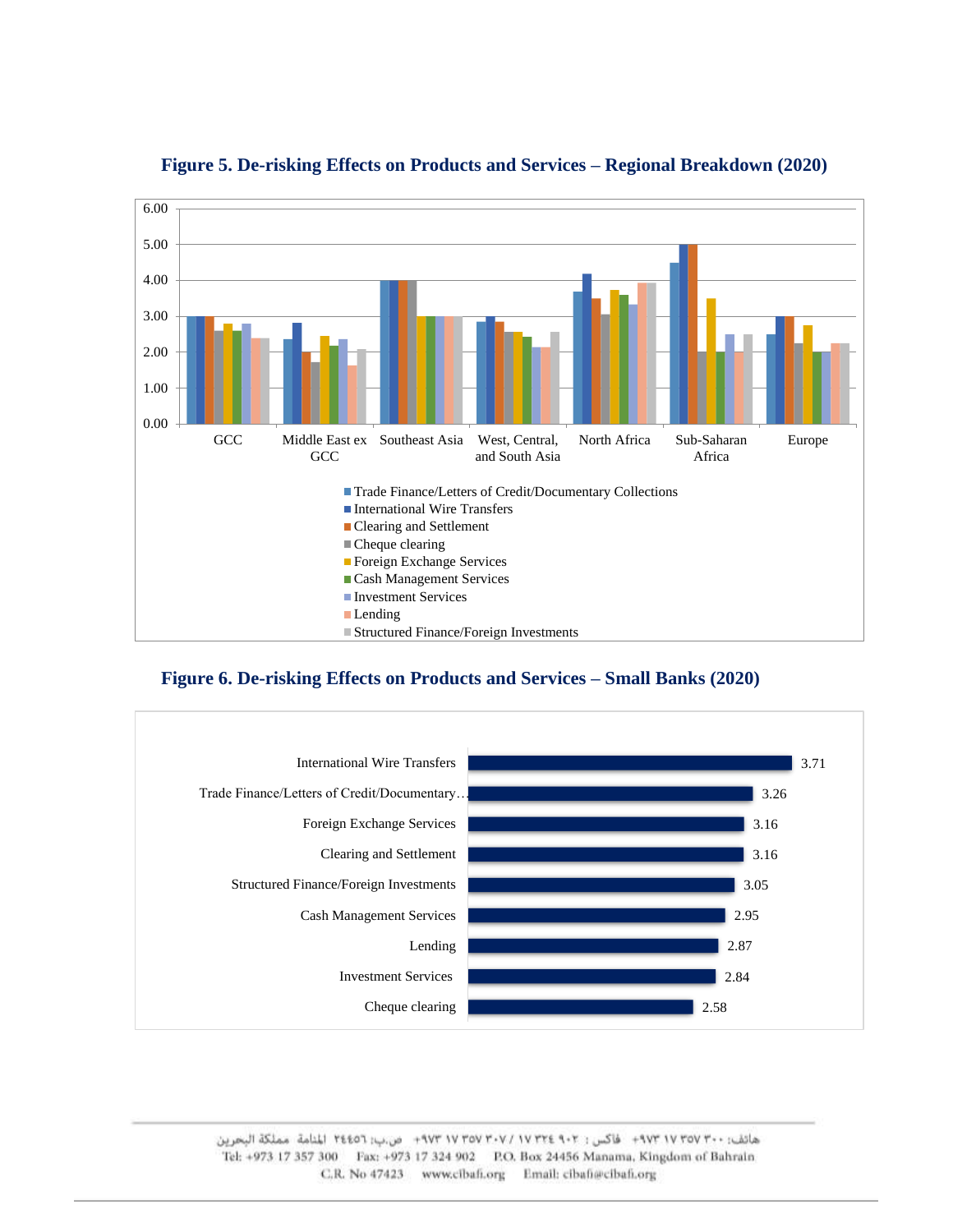

#### **Figure 7. De-risking Effects on Products and Services – Large Banks (2020)**

As one might expect, small banks<sup>1</sup> are hit more severely overall by de-risking, but also the impacts fall most severely on different products and services. This is particularly conspicuous in the case of cheque clearing, which came fifth in the ranking for large banks<sup>2</sup>, but last for the small ones.

It is encouraging that Islamic banks continue to undertake various measures to mitigate the de-risking risk. Banks have commented on their efforts to ensure compliance with KYC and AML related policies, and to make these known to global correspondent banks. One member bank explained that it was opening nostro accounts at new entities in different

 $\overline{a}$ 

<sup>1</sup> Bank's total asset less than 5 billion USD

<sup>2</sup> Bank's total asset over 5 billion USD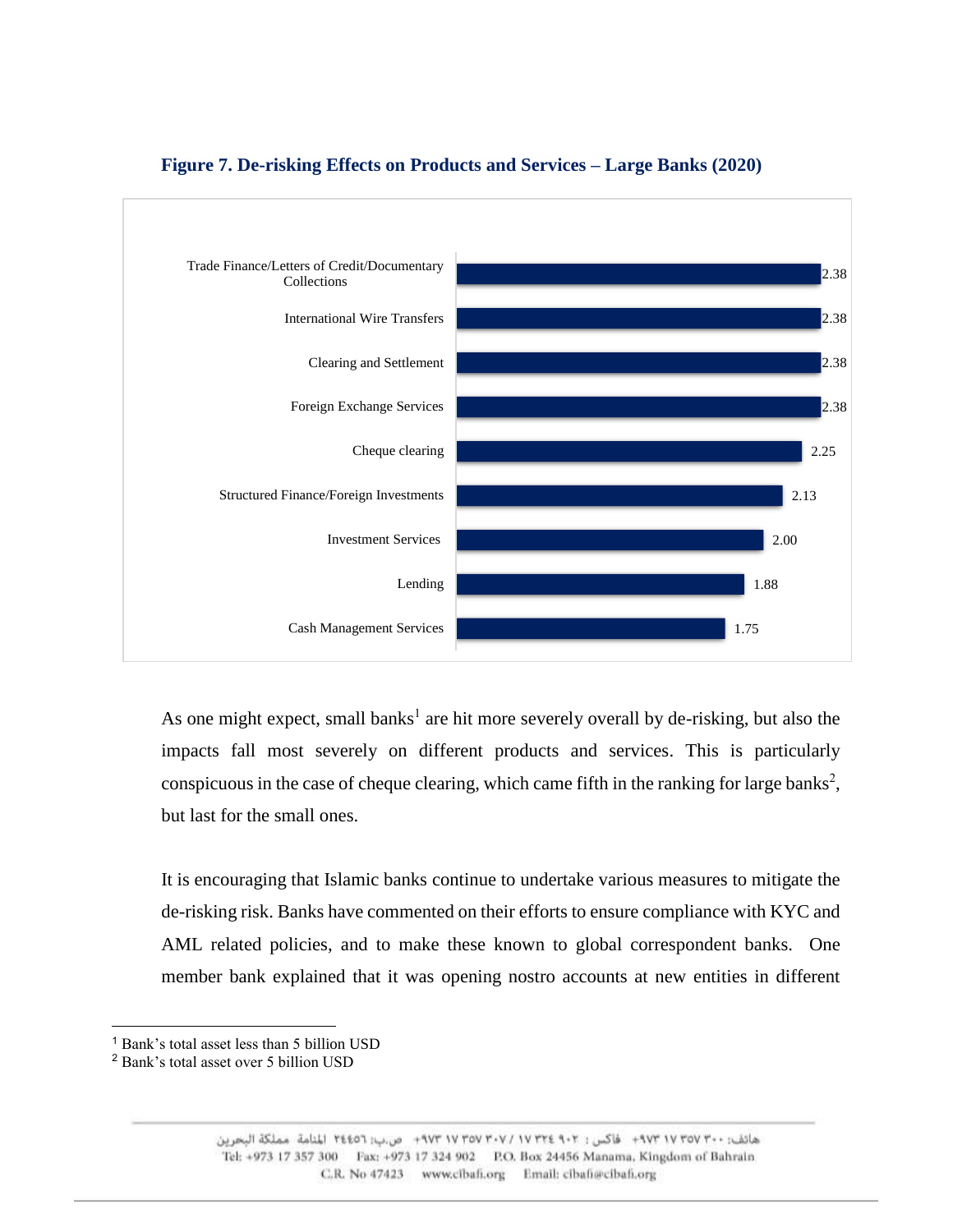currencies to serve the clients. Some do, however, face particular problems because of the jurisdictions in which they are located, Sudan being an obvious example.

We should be happy to give you more detail of the survey results and comments, and to cooperate in any future work in which our participation might be helpful. Although its severity seems to be easing, the decline in correspondent banking remains an issue which could impact severely on some of our members, and CIBAFI therefore very much welcomes the priority which it continues to hold on the international agenda.

The General Council for Islamic Banks and Financial Institutions avails this opportunity to renew to the Financial Stability Board the assurance of its highest respect and consideration.

With highest regards and best wishes.

Yours sincerely,

 $213.56$ **\_\_\_\_\_\_\_\_\_\_\_\_\_\_\_**

**Dr. Abdelilah Belatik** Secretary General

CC to:

**Carolyn Rogers** Secretary General Basel Committee on Banking Supervision